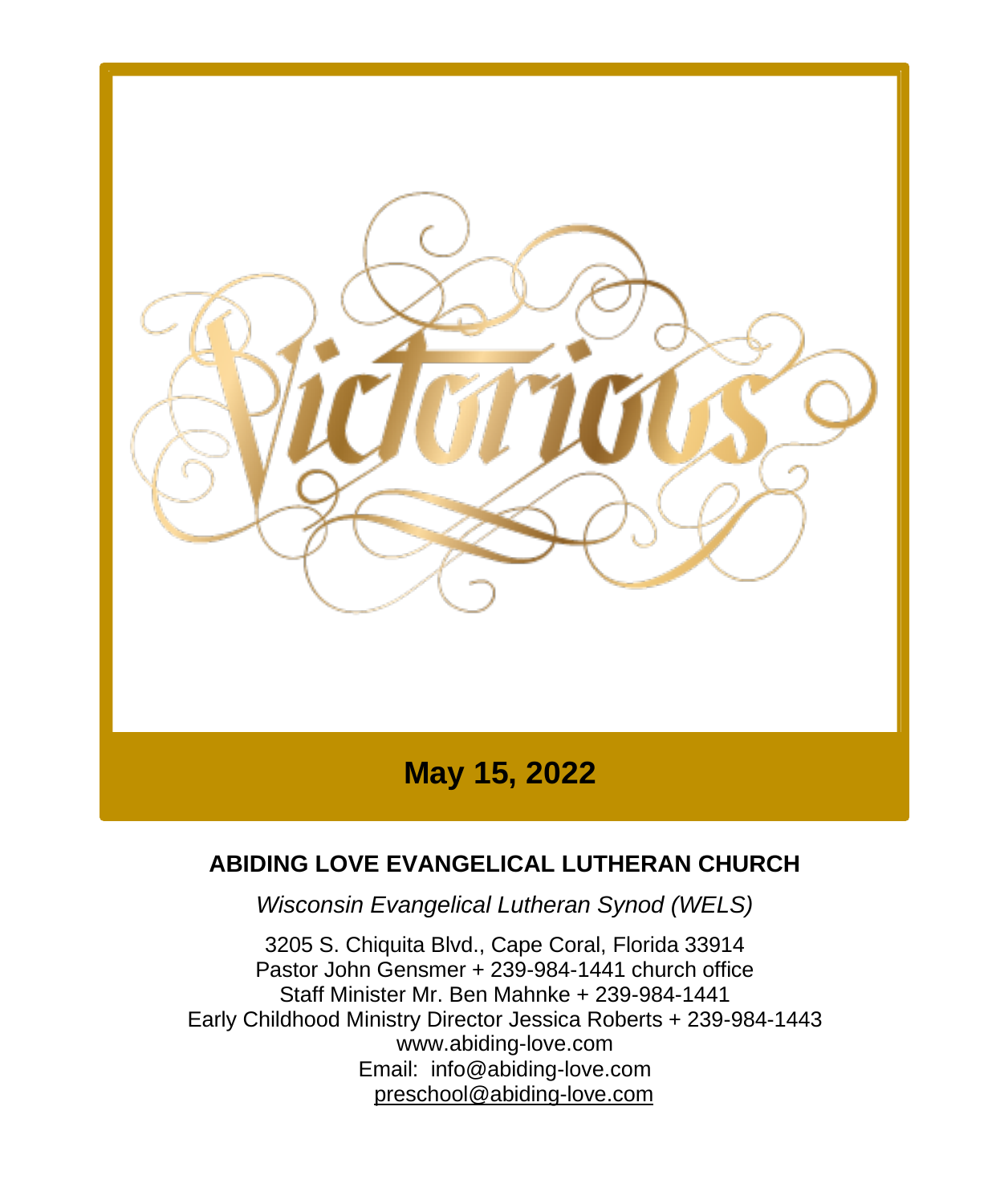## **May 15, 2022 FIFTH SUNDAY OF EASTER**

## **OUR MISSION STATEMENT**

*"We, as a Christian congregation, are committed to reaching out with the true Gospel of Jesus Christ, while living and growing ourselves in God's Word."*

### **WELCOME!**

Thank you for joining us in worship today. In our service we gather before Jesus our Savior to offer him worship and praise. We also gather to strengthen ourselves through the study of God's holy and powerful word.

- Restrooms are located to the left as you exit the sanctuary.
- The Elders request that we observe five minutes of quiet time in the sanctuary prior to the start of each service. Please be seated and use this time to prepare for worship and read through the bulletin announcements.
- We love families! Your children are welcome in our service. Thanks for bringing them to hear about Jesus. If you would like, there are children's worship bags with lessons, crayons, and books in the back of the church. An usher can assist you. We ask that you return these to the basket after the service.
- If you desire, there is a nursery space set up in the Fellowship Hall where parents may supervise young children when necessary. The service may be heard from this room.
- Please silence your cell phones.

2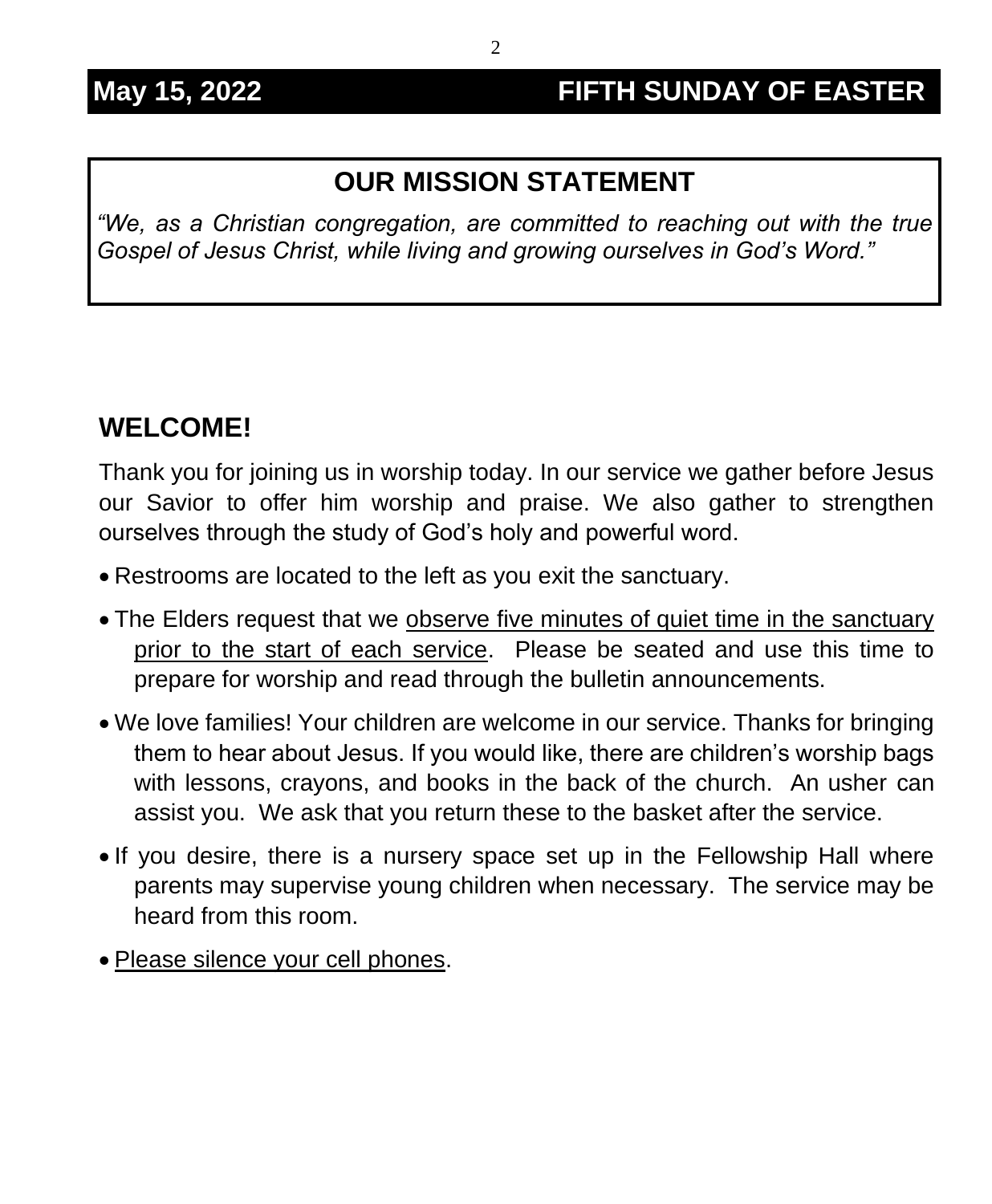#### **Series Theme: Victorious**

*To the world he seemed like a defeated man: opposed and killed by his enemies, his followers scattered in fear. Yet three days after Jesus' death he rose victorious from the dead. Nothing would ever be the same. The rest of eternity is now a victory march for the risen Christ. During Easter, we should not think of ourselves as passive observers in Christ's victory. We are more than fans cheering for our favorite athlete! Rather, we are active participants in Christ's triumph. Just as his death was our death, so also his life is our life. Buried with Christ in baptism, our life is now hidden with him on high. The victory is ours, now and forever. Easter is more than a day. It is an entire joyful season. The six solemn weeks of Lent are eclipsed by seven weeks of unbridled joy. These seven weeks correspond to the period of fifty days on the Jewish calendar between Passover and Pentecost. The Church reserves its highest praise for the Easter season. We do not merely watch from the sidelines as Christ marches in victory over sin, death, Satan, and hell. We join in the festal procession!*

#### **Theme of the Day: Selfless Love Marches Victorious Over Self-Glorification**

*The disciples argued among themselves about who was "greatest" (Luke 22:24). We are not immune from such hubris. Sinful man is entirely self-focused. We often try to prove our goodness by comparing ourselves to others. You see this sense of superiority in the way we prioritize life, typically putting our wants ahead of others. Easter ends this focus on self. Right now, we know we have value, not because of the greatness of our actions, but because of the great things Christ did to save. We also know a resurrection to glory is in our future. Easter helps us avoid the trap of self-glorification and opens our eyes to a more excellent way: selfless love. Christ did not glorify himself, but selflessly did everything for the benefit of others. This week, he promises to be our inexhaustible power supply that we might also put selfless love into practice.*

# **OUR WORSHIP SERVICE**

**The Service: Setting Two**

*(page 172 in the front of the hymnal)*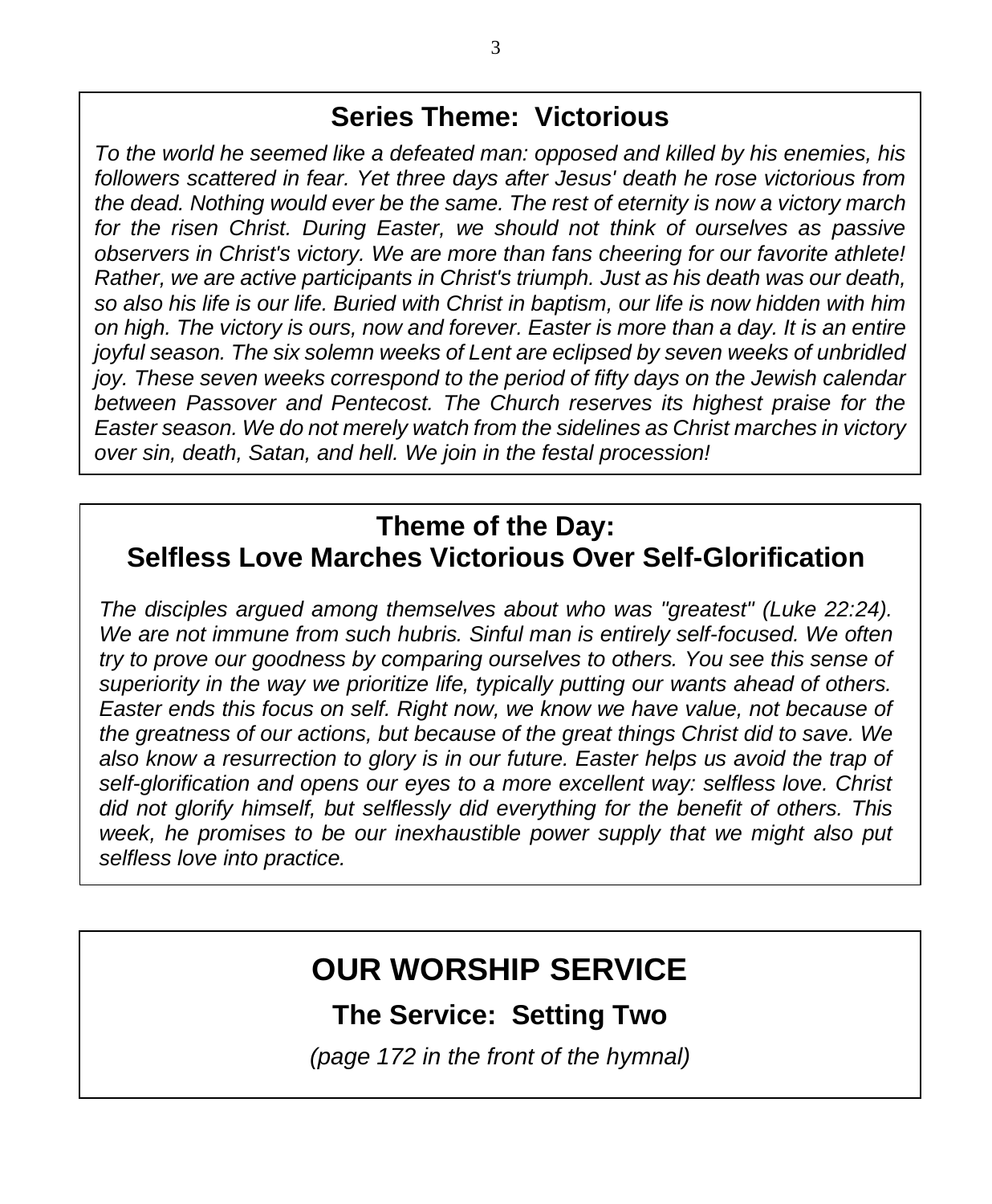4

### **731 Oh, How Good It Is** CW 731



Text: Stuart Townend, b. 1963; Ross Holmes, b. 1984; Kristyn Getty, b. 1980; Keith Getty, b. 1974 Tune: Kristyn Getty, b. 1980; Stuart Townend, b. 1963; Ross Holmes, b. 1984; Keith Getty, b. 1974 Text and tune: © 2012 Getty Music, Parakeet Boots Music, admin. MusicServices.org, Inc. Townend Music. Used by permission: OneLicense no. 709601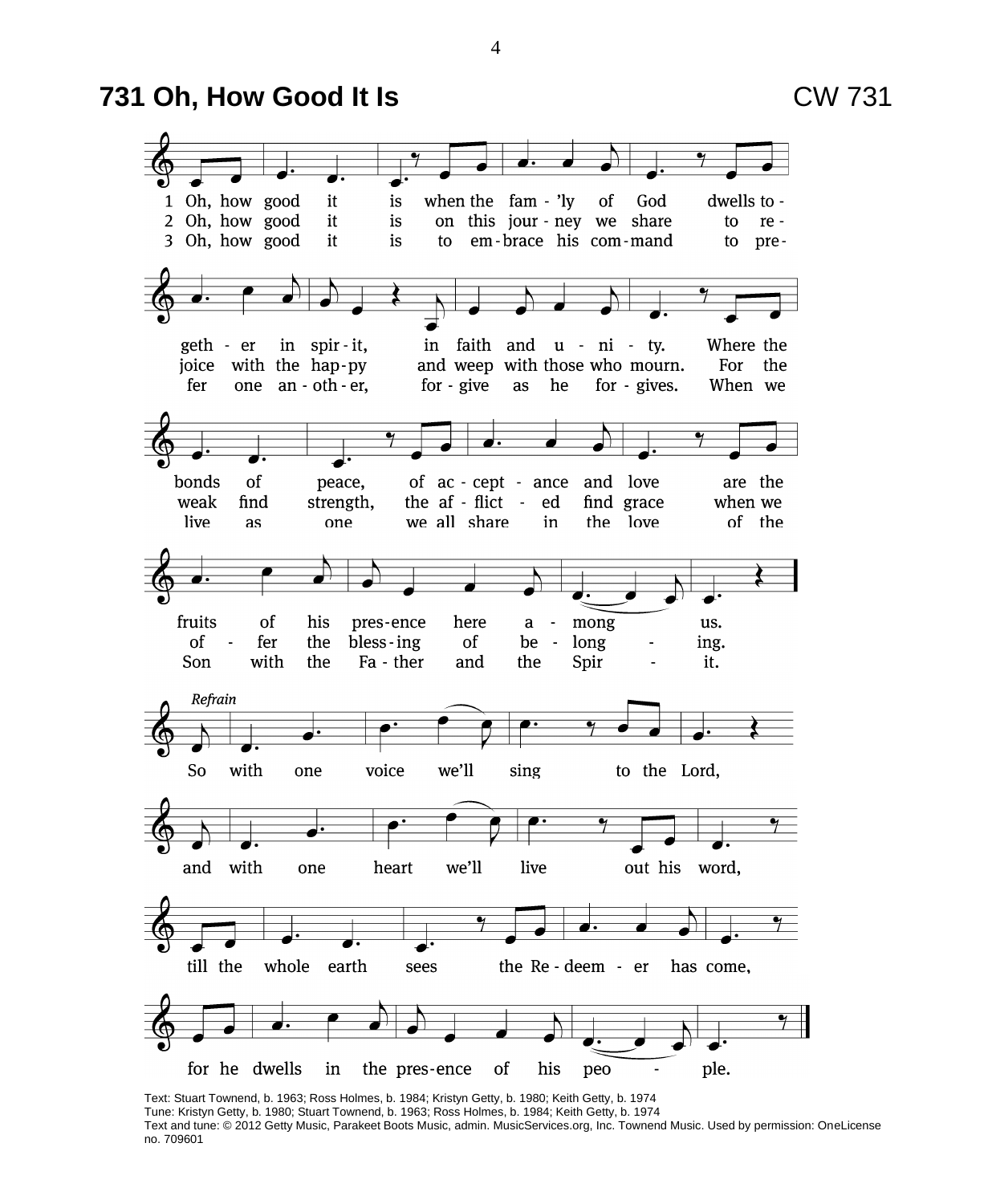### **Invocation**

In the name of the Father and of the  $+$  Son and of the Holy Spirit. **Amen.**

# **Confession**

If we claim to be without sin, we deceive ourselves and the truth is not in us. **If we confess our sins, God is faithful and just and will forgive us our sins and purify us from all unrighteousness.**

Let us confess our sins to the Lord. **Holy God, gracious Father, I am sinful by nature and have sinned against you in my thoughts, words, and actions. I have not loved you with my whole heart; I have not loved others as I should. I deserve your punishment both now and forever. But Jesus, my Savior, paid for my sins with his innocent suffering and death. Trusting in him, I pray: God, have mercy on me, a sinner.**

*Silence for meditation and reflection*

# **Absolution**

Our gracious Father in heaven has been merciful to us. He sent his only Son, Jesus Christ, who gave his life as the atoning sacrifice for the sins of the whole world. Therefore, as a called servant of Christ and by his authority, I forgive you all your sins in the name of the Father and of the  $+$  Son and of the Holy Spirit.

#### **Amen.**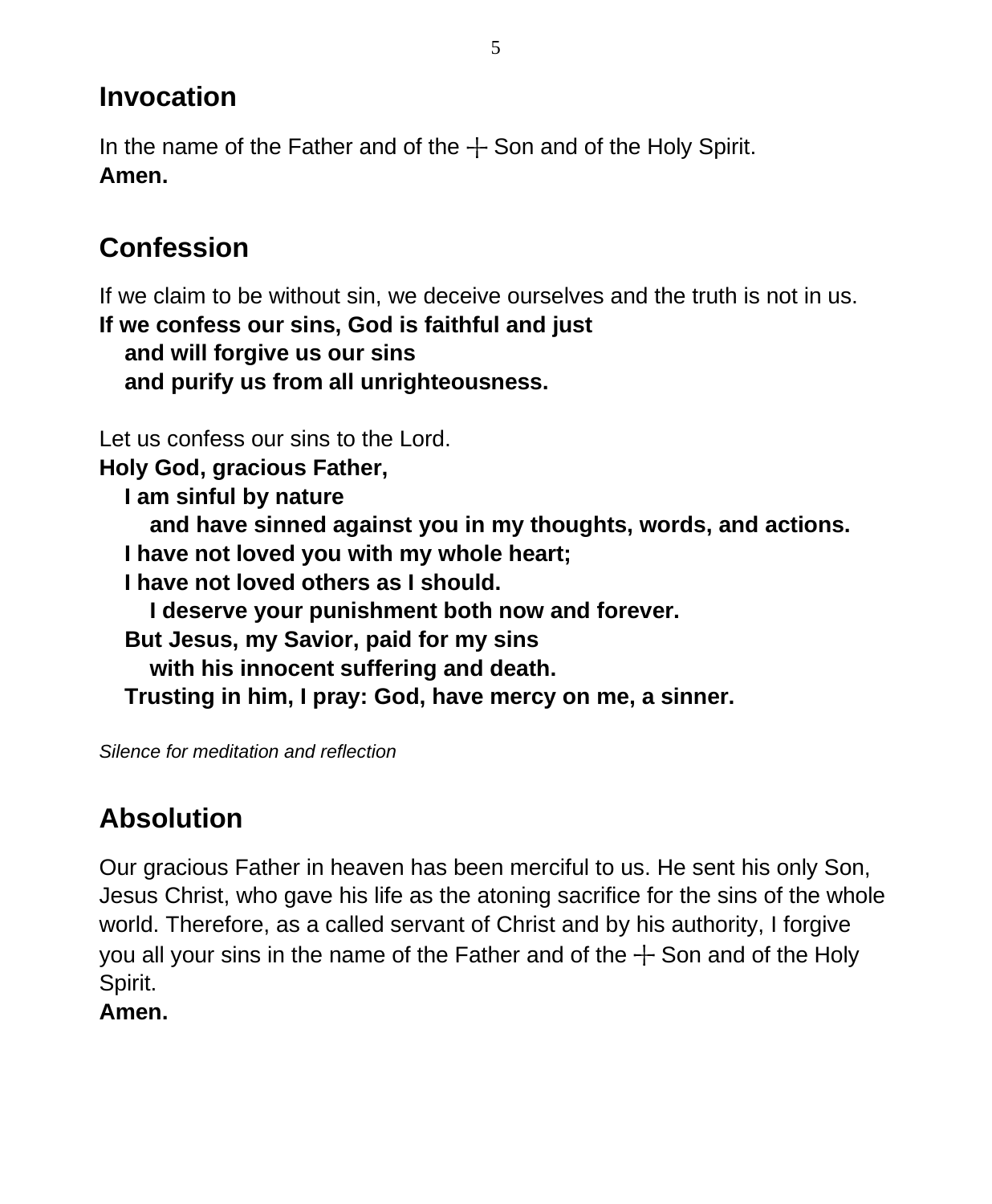**510 In Christ Alone** CW 510



Text: Stuart Townend, b. 1963; Keith Getty, b. 1974

Tune: Stuart Townend, b. 1963; Keith Getty, b. 1974

Text and tune: © 2002 Thankyou Music. Used by permission: OneLicense no. 709601

6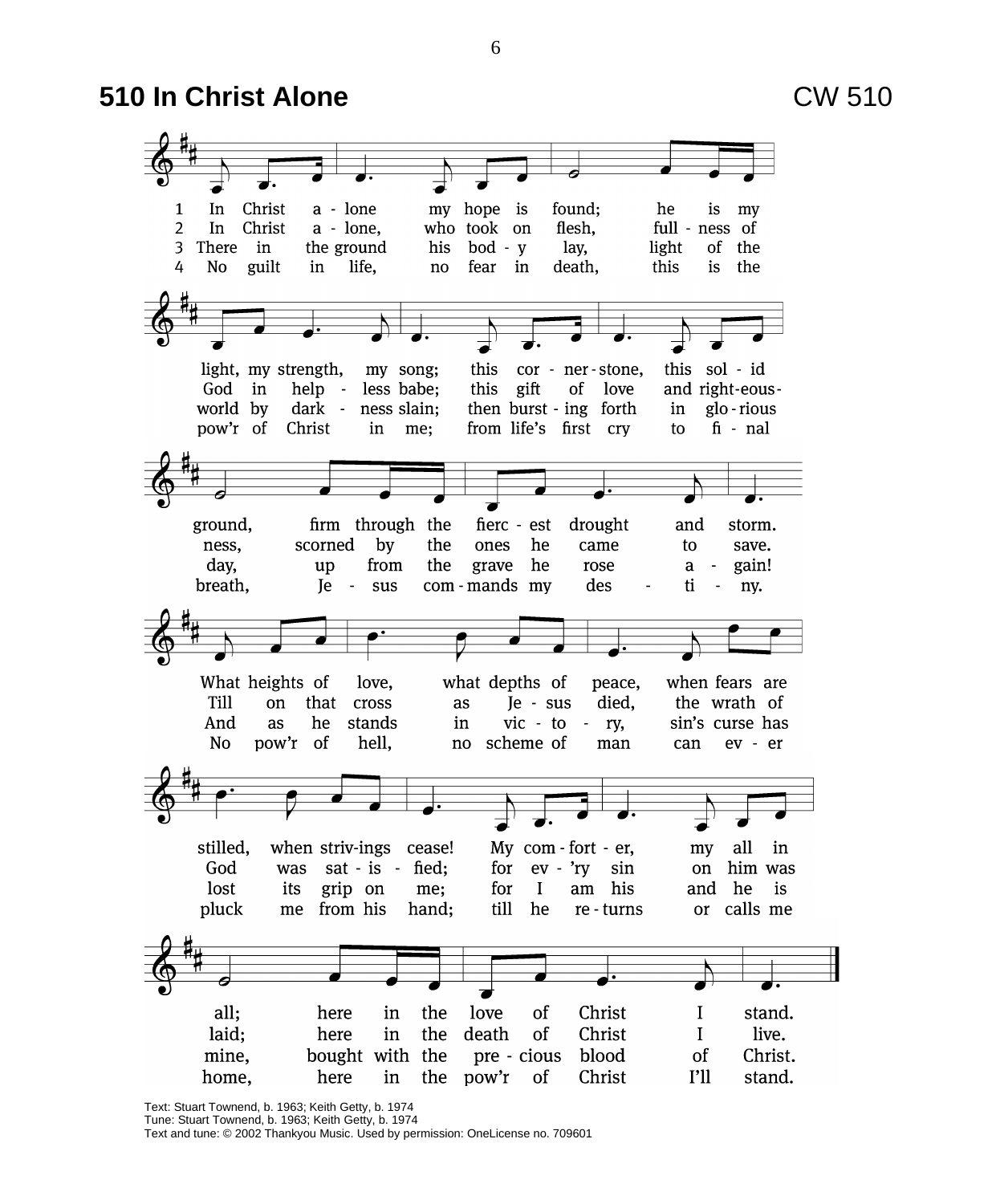# +The Word+

### **Salutation**

The Lord be with you. **And also with you.**

## **Prayer of the Day**

Let us pray.

O God, you form the minds of your faithful people into a single will. Make us love what you command and desire what you promise, that among the many changes of this world, our hearts may ever yearn for the lasting joys of heaven; through your Son, Jesus Christ our Lord, who lives and reigns with you and the Holy Spirit, one God, now and forever. **Amen.**

## **Children's Sermon**

**First Lesson 1 1** Corinthians 13

<sup>1</sup>If I speak in the tongues of men or of angels, but do not have love, I am only a resounding gong or a clanging cymbal. <sup>2</sup>If I have the gift of prophecy and can fathom all mysteries and all knowledge, and if I have a faith that can move mountains, but do not have love, I am nothing. <sup>3</sup>If I give all I possess to the poor and give over my body to hardship that I may boast, but do not have love, I gain nothing.

<sup>4</sup>Love is patient, love is kind. It does not envy, it does not boast, it is not proud. <sup>5</sup> It does not dishonor others, it is not self-seeking, it is not easily angered, it keeps no record of wrongs. <sup>6</sup>Love does not delight in evil but rejoices with the truth. <sup>7</sup>It always protects, always trusts, always hopes, always perseveres.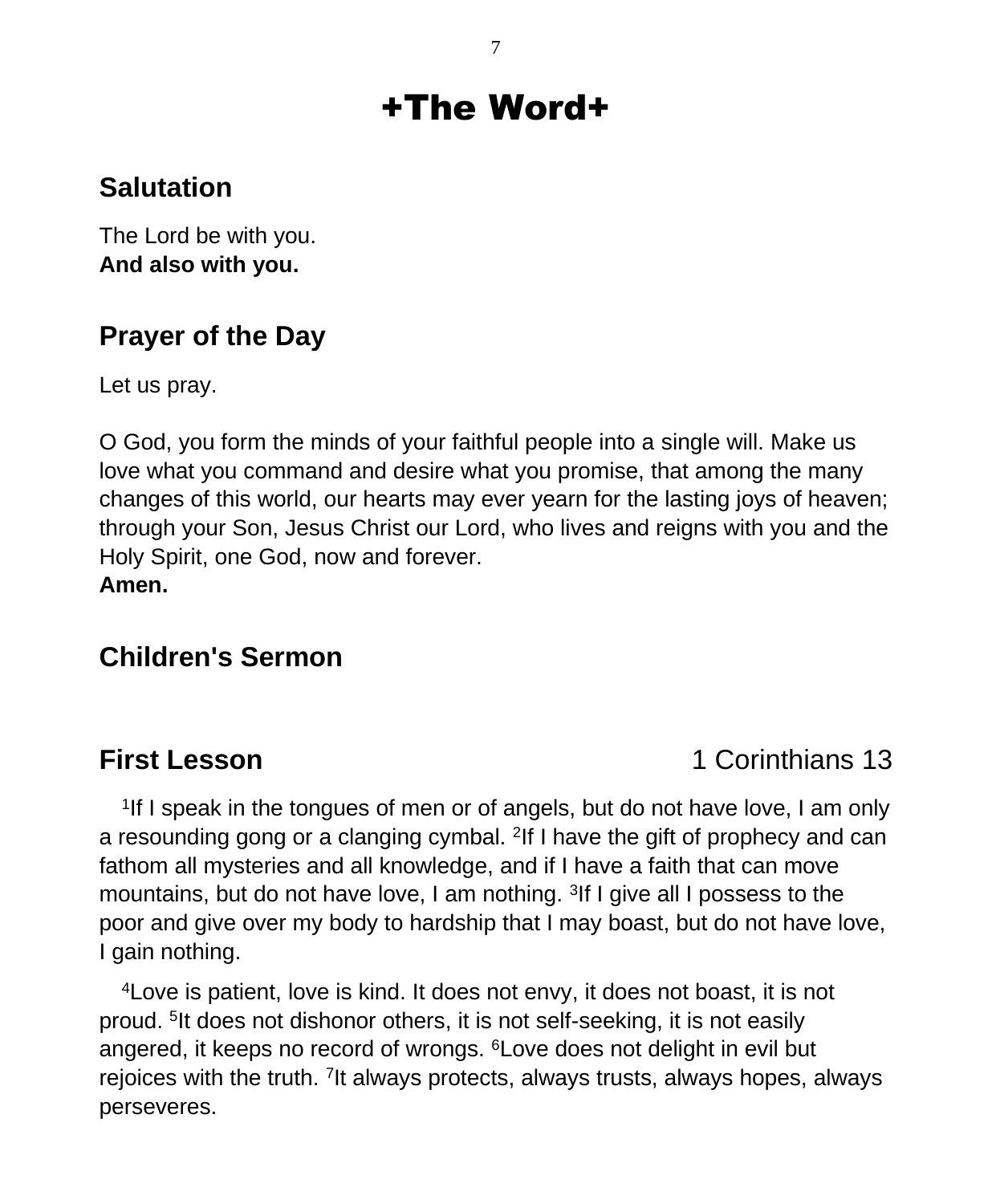<sup>8</sup> Love never fails. But where there are prophecies, they will cease; where there are tongues, they will be stilled; where there is knowledge, it will pass away.  $9$ For we know in part and we prophesy in part,  $10$  but when completeness comes, what is in part disappears. <sup>11</sup>When I was a child, I talked like a child, I thought like a child, I reasoned like a child. When I became a man, I put the ways of childhood behind me. <sup>12</sup>For now we see only a reflection as in a mirror; then we shall see face to face. Now I know in part; then I shall know fully, even as I am fully known.

<sup>13</sup>And now these three remain: faith, hope and love. But the greatest of these is love.

The Word of the Lord. **Thanks be to God!**

*Stand*

**Gospel** John 13:31–35

<sup>31</sup>When he was gone, Jesus said, "Now the Son of Man is glorified and God is glorified in him. <sup>32</sup>If God is glorified in him, God will glorify the Son in himself, and will glorify him at once.

<sup>33</sup>"My children, I will be with you only a little longer. You will look for me, and just as I told the Jews, so I tell you now: Where I am going, you cannot come.

<sup>34</sup>"A new command I give you: Love one another. As I have loved you, so you must love one another. <sup>35</sup>By this everyone will know that you are my disciples, if you love one another."

The Gospel of the Lord. **Praise be to you, O Christ!**

*Be seated*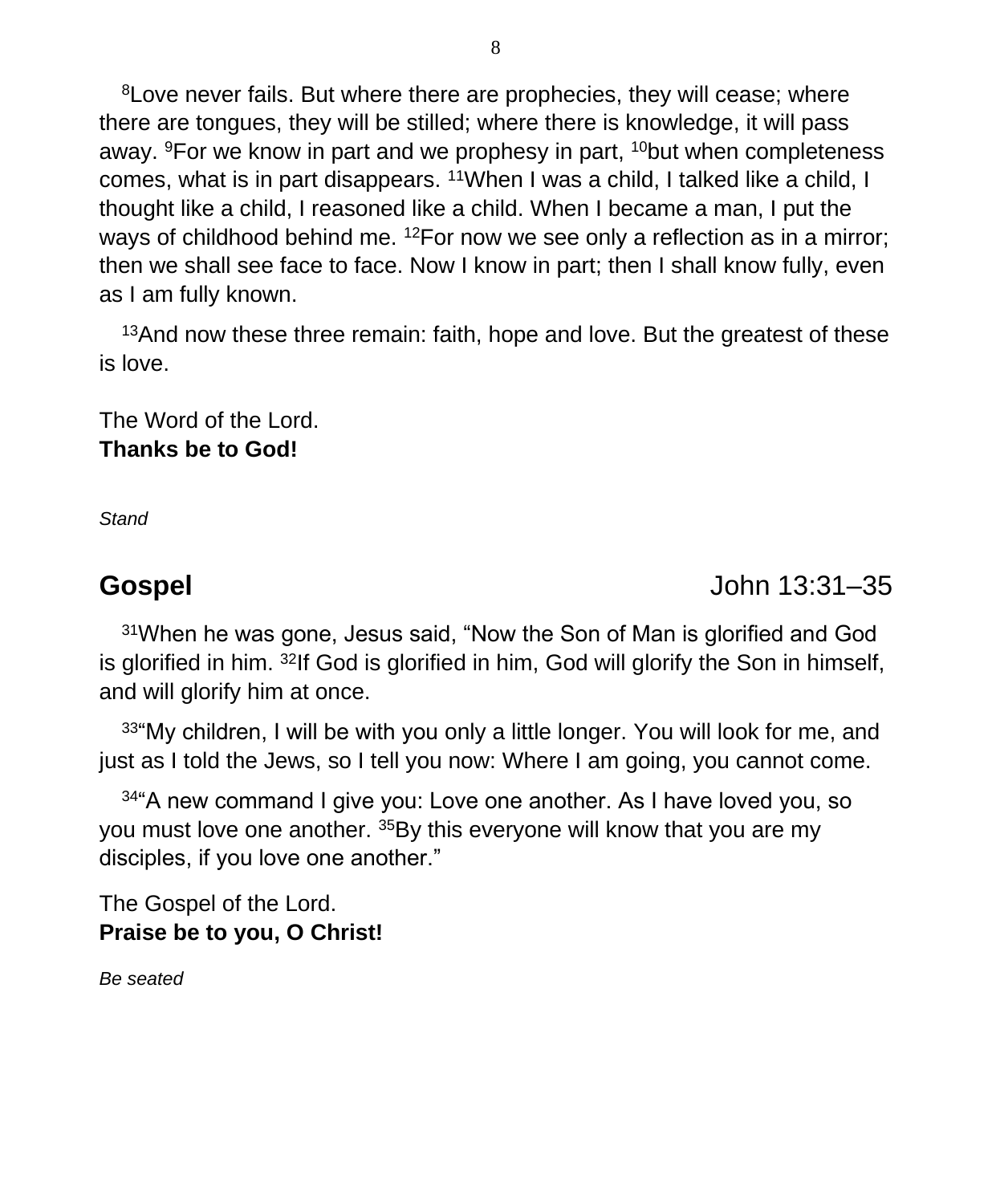**709 Christ the Vine** CW 709



Text: Michael D. Schultz, b. 1963

Tune: Irish

Text: © 2021 Michael D. Schultz, admin. Northwestern Publishing House. Used by permission: OneLicense no. 709601 Tune: Public domain

9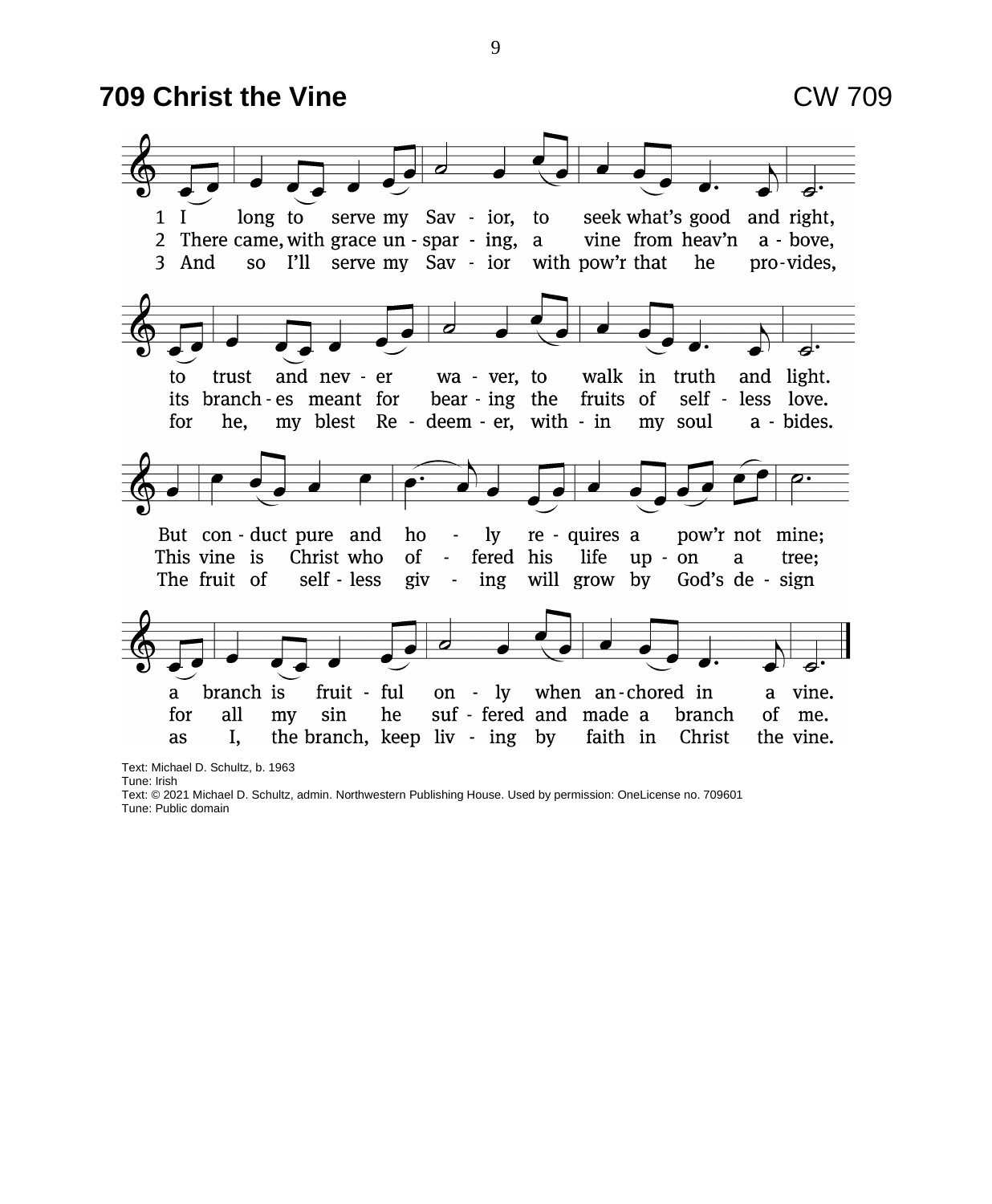Sermon Theme: *"Jesus is Your Vine"*

- I. Remain in Him
- II. See What God Does Through You

<sup>1</sup> am the true vine, and my Father is the gardener. <sup>2</sup>He cuts off every branch in me that bears no fruit, while every branch that does bear fruit he prunes so that it will be even more fruitful. <sup>3</sup>You are already clean because of the word I have spoken to you. <sup>4</sup>Remain in me, as I also remain in you. No branch can bear fruit by itself; it must remain in the vine. Neither can you bear fruit unless you remain in me.

5 "I am the vine; you are the branches. If you remain in me and I in you, you will bear much fruit; apart from me you can do nothing. <sup>6</sup>If you do not remain in me, you are like a branch that is thrown away and withers; such branches are picked up, thrown into the fire and burned. <sup>7</sup>If you remain in me and my words remain in you, ask whatever you wish, and it will be done for you. <sup>8</sup>This is to my Father's glory, that you bear much fruit, showing yourselves to be my disciples.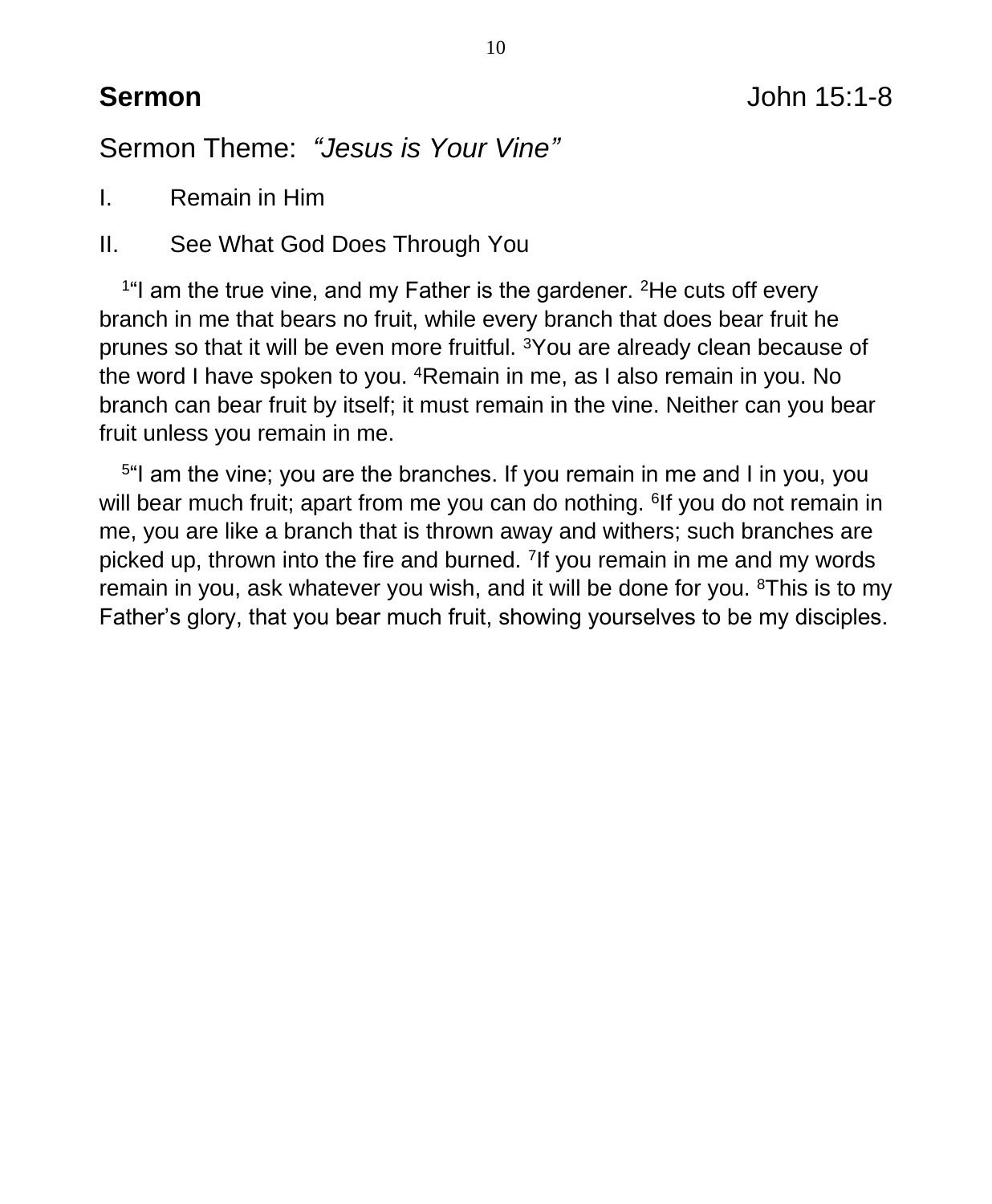*(The 8:00am service continues on p. 15 with the Apostles' Creed.)*



# **RITE OF CONFIRMATION** *(10:30am)*

My dear young friends, when you were baptized, your gracious Lord forgave all your sins and covered you with the robe of Christ's righteousness. Through water and Word he created faith in your hearts and adopted you into the family of believers. As you matured and heard and studied the Scriptures, the Holy Spirit enlightened your minds and preserved you as children of God.

You have expressed the desire to confess the truths you believe before your Savior, your family and friends, and this congregation. You are ready to say with St. Paul, "I believed; therefore I have spoken." You have learned to examine your thoughts, words, and actions in the light of God's law, and you have experienced the comfort of forgiveness in the Savior's gospel. With this preparation you are eager to receive the Savior's body and blood in the sacrament.

As we worship with you on this day, we are filled with joy as we see how the Lord has grown your faith and love. We are bringing our prayers to the Savior's throne of grace and imploring him to keep you faithful to him and his Word until you join us and all believers in the glories of heaven.

## **Profession of Faith**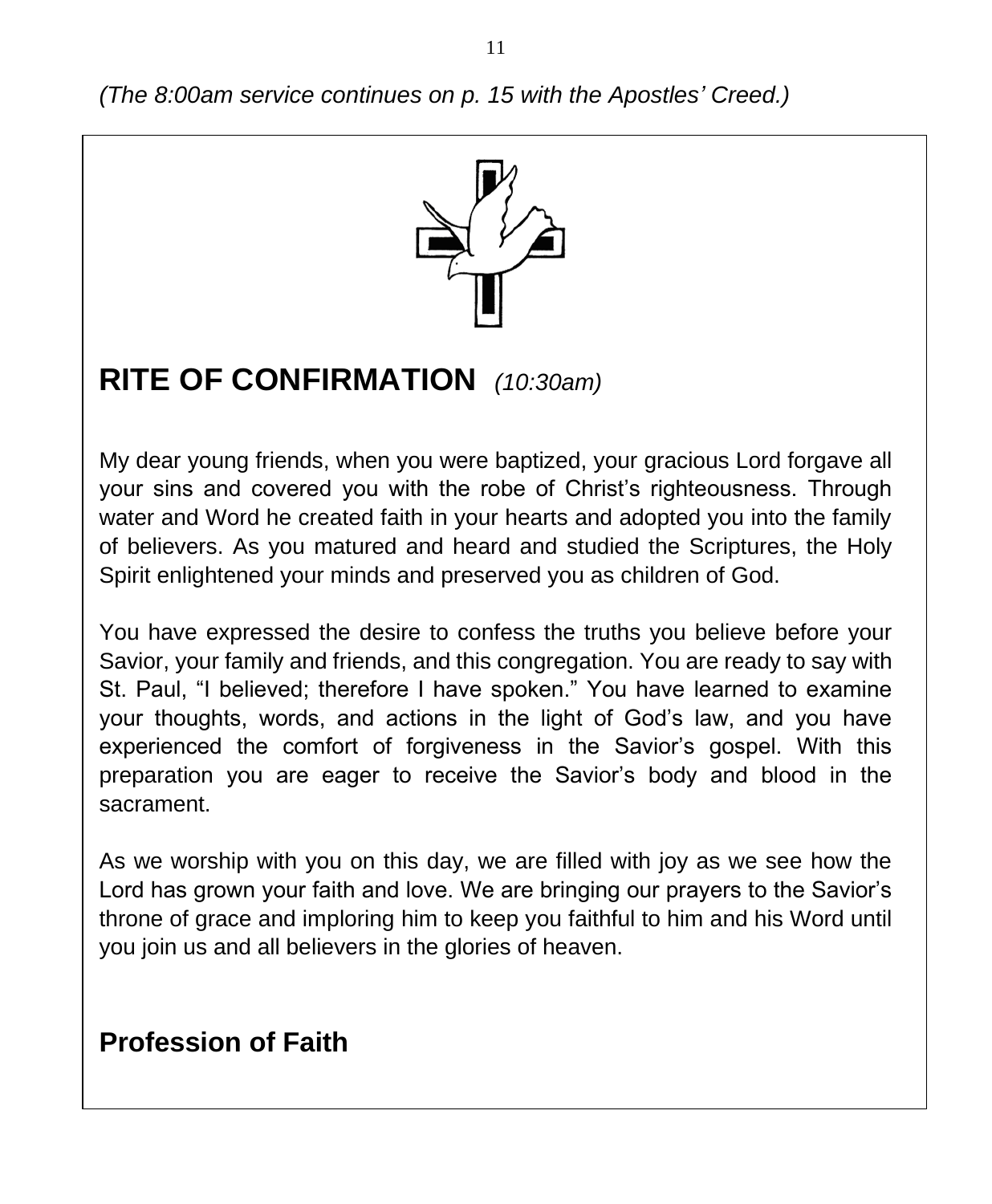### **Prayer**

Friends in Christ, the Word of God urges us to pray for one another and especially for the youth of the church. On this special day, it is fitting that we bring our prayers before God, firmly believing that he alone is able to strengthen us by the power of the Holy Spirit and keep us faithful to the Savior until we die. Let us pray.

Gracious Father, in Holy Baptism you created faith in the hearts of these young people and gave them a new birth as members of your family. Help them remember their baptisms every day and find comfort in your promise that you will never leave them or forsake them. Lord, in your mercy, **hear our prayer.**

Give them strength to put down and drown the sinful nature that lives within them so that each day their faith may triumph in their living and loving and in their words and actions. Lord, in your mercy,

#### **hear our prayer.**

Lead them to see and believe that in the word of the gospel they find forgiveness for their sins and relief for their guilt. Use the remembrance of your commandments to drive them to the comfort of the gospel and then to guide them as they live for you and others. Lord, in your mercy, **hear our prayer.**

Protect them from Satan when he tempts them to be careless with your Word and sacrament, to make plans for this life and not for the life to come, or to find popular theories more appealing than your truth. Lord, in your mercy, **hear our prayer.**

Empower them by the gospel of your Son to live in their world with kindness, humility, and patience that others may see their good works and glorify their Father in heaven. Lord, in your mercy,

#### **hear our prayer.**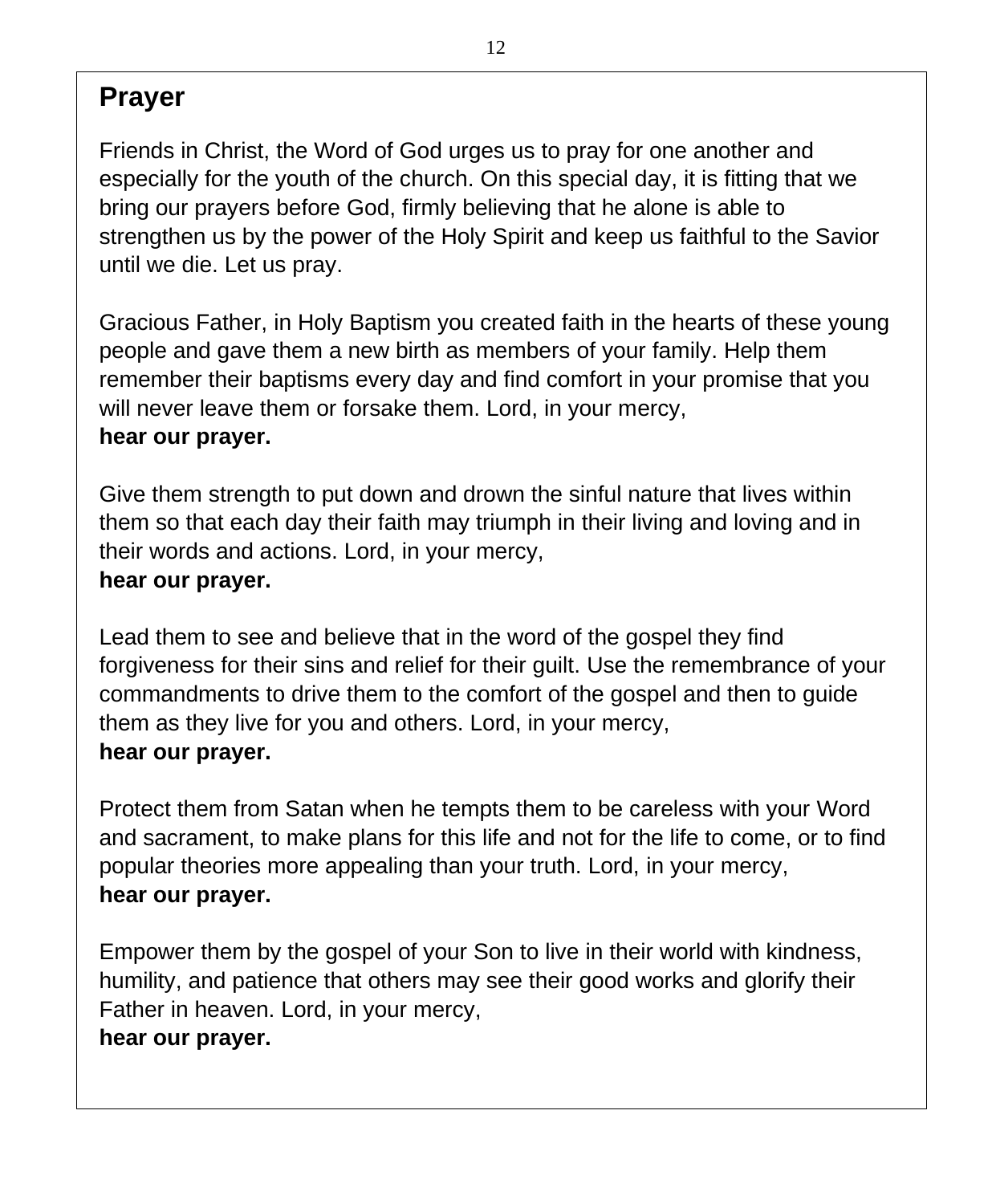Help us provide fitting examples of faithfulness to your Word and sacraments. Lead us to encourage and admonish them in wisdom and love even after they have left our homes and made new homes for themselves. Lord, in your mercy,

#### **hear our prayer.**

When the end comes and we all stand before the judgment seat of Christ, have compassion on us despite our sins and accept us as eternal dwellers in your royal rooms, through the merits of Jesus our Savior, who became sin for us so that in him we might become the righteousness of God. Lord, in your mercy, **hear our prayer.**

# **Lord's Prayer**

**Our Father in heaven, hallowed be your name, your kingdom come, your will be done on earth as in heaven. Give us today our daily bread. Forgive us our sins, as we forgive those who sin against us. Lead us not into temptation, but deliver us from evil. For the kingdom, the power, and the glory are yours now and forever. Amen.**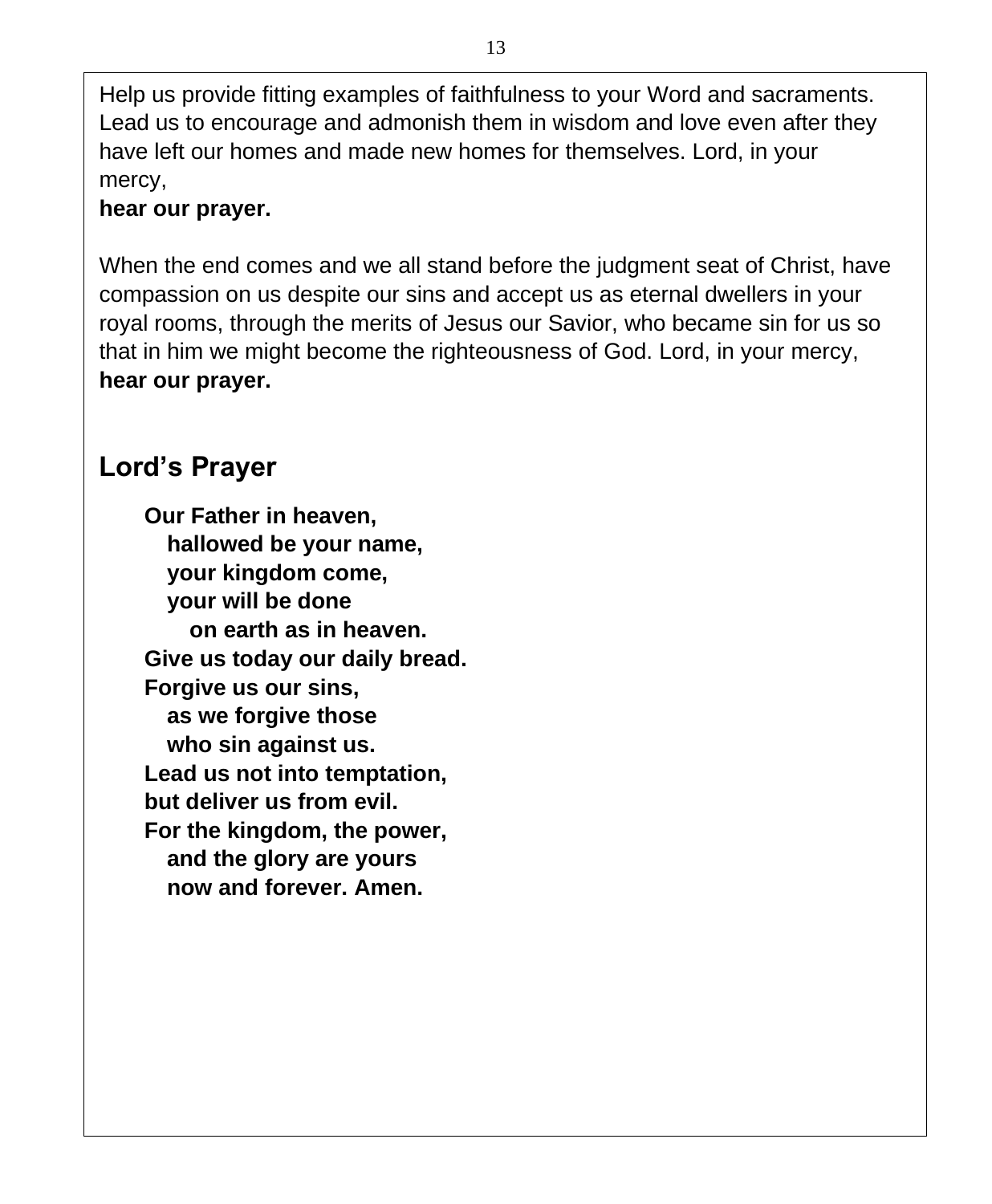

## **Blessing of the Confirmands**

#### **+ Abigail Claire Koltz +**

Confirmation verse: Matthew 6:26 (NIV)

*"Look at the birds of the air; they do not sow or reap or store away in barns, and yet your heavenly Father feeds them. Are you not much more valuable than they?"*

#### **+ Finia Lara Wilsch +**

Confirmation verse: Joshua 1:9 (NIV)

*"Do not be afraid. Do not be discouraged. For the Lord your God will be with you wherever you go."*

#### **+ Abigail Annaliese Schmidt +**

Confirmation verse: Psalm 121:1-2 (NIV)

*"I lift up my eyes to the mountains – where does my help come from? My help comes from the Lord, the Maker of heaven and earth."*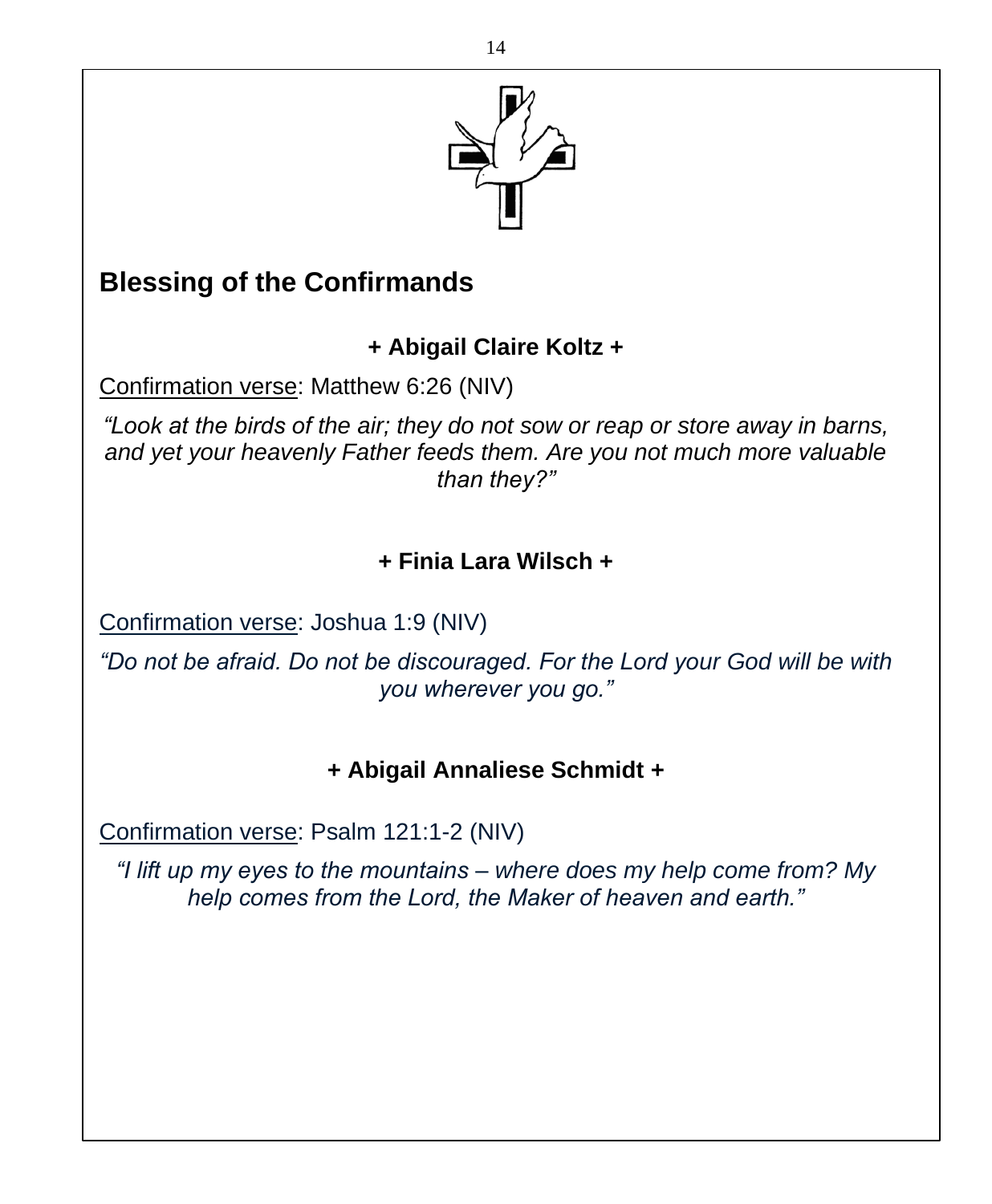#### **Apostles' Creed** *(8:00am service. Please see slides.)* CW 181

### **Prayer of the Church**

### **Offering**

Our offering to the Lord our Savior God flows from hearts of joy and love. The offering is used to support the work of proclaiming the gospel message here and around the world. No one is obligated to join in the offering.

To give an offering electronically, visit our website: www.abiding-love.com/giving and click on "donate."

We ask our members, friends, and those visiting with us today to complete an attendance card located in the seat backs and place it in the offering plate. If your contact information has recently changed, please indicate this so we may update our records.

#### **Altar Flowers**

Today's altar flowers are donated by the Wilsch and Koltz families in honor of the confirmation of their daughters.



Tune: Friedrich O. Reuter, 1863–1924 Text and tune: Public domain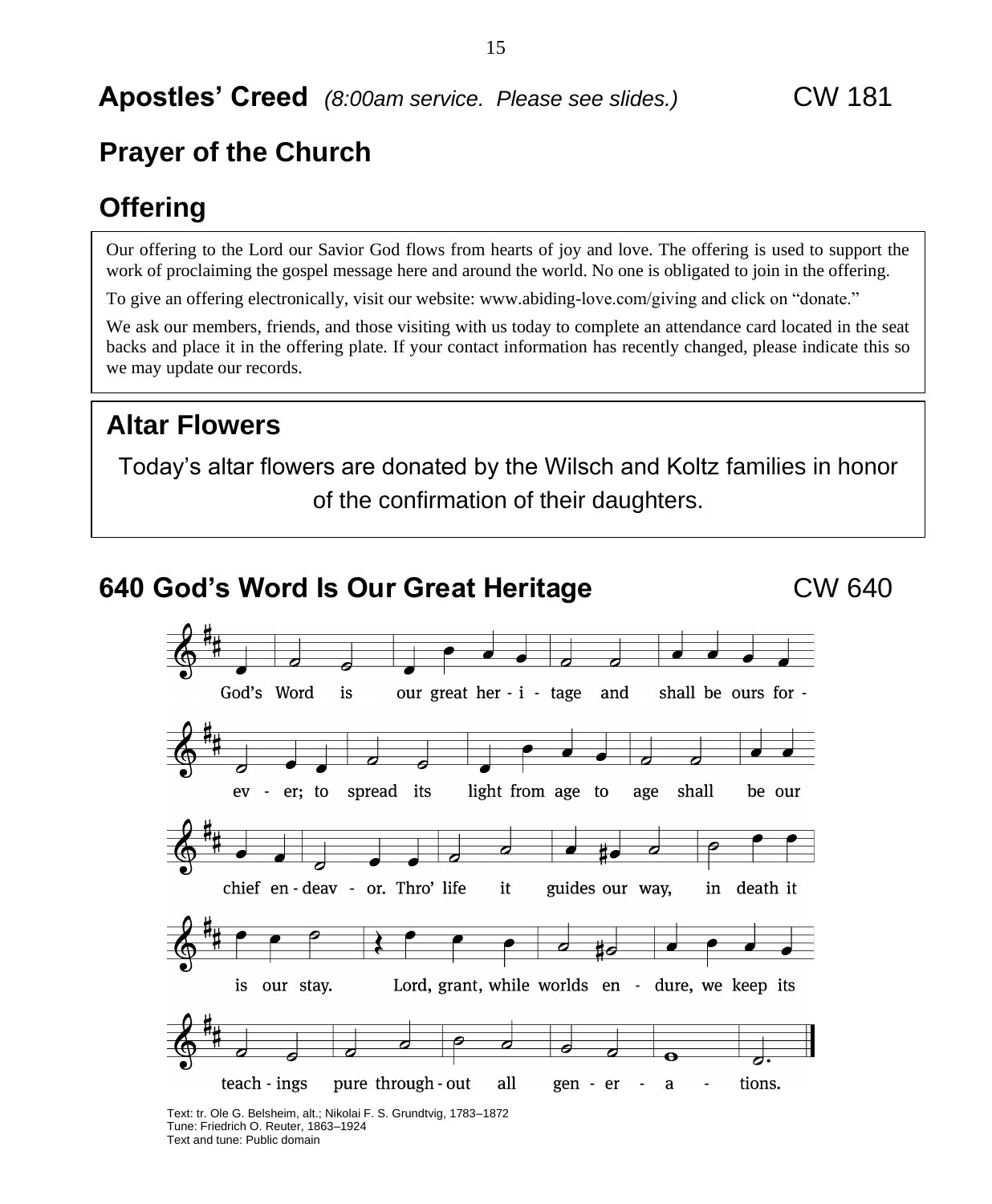### **Prayer**

**Lord's Prayer** *(8:00am service. Please see slides.)* CW 171

## **Blessing**

The Lord bless you and keep you. The Lord make his face shine on you and be gracious to you. The Lord look on you with favor and  $+$  give you peace. **Amen.**

### **868 By Faith** CW 868

- 1. By faith we see the hand of God In the light of creation's grand design In the lives of those who prove His faithfulness Who walk by faith and not by sight
- 2. By faith our fathers roamed the earth With the power of His promise in their hearts Of a holy city built by God's own hand A place where peace and justice reign

#### Refrain

We will stand as children of the promise We will fix our eyes on Him our soul's reward Till the race is finished and the work is done We'll walk by faith and not by sight

3. By faith the prophets saw a day When the longed-for Messiah would appear With the power to break the chains of sin and death And rise triumphant from the grave

16

*Hymn continues next page.*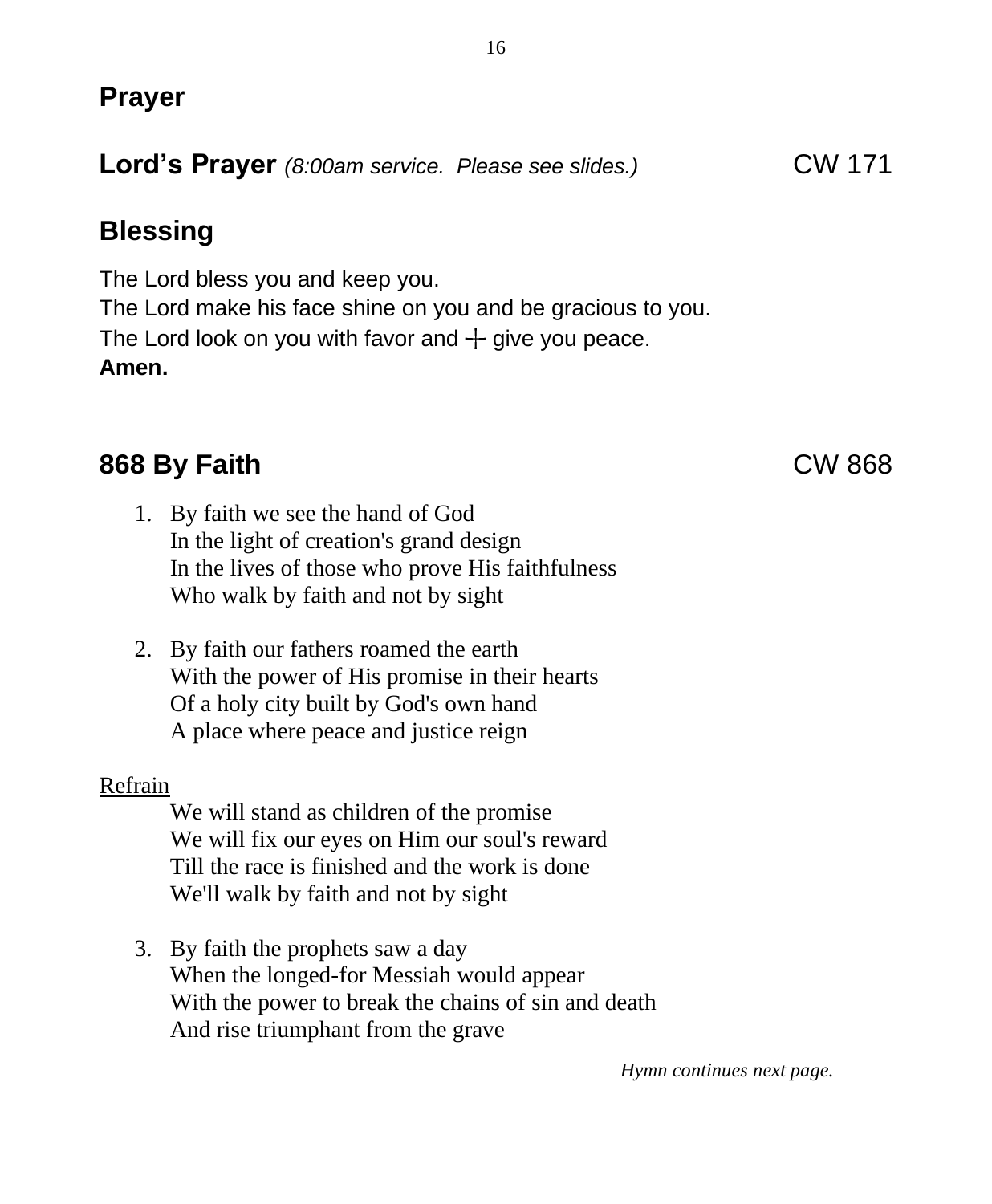4. By faith the church was called to go In the power of the Spirit to the lost To deliver captives and to preach good news In every corner of the earth *Refrain*

#### Refrain

We will stand as children of the promise We will fix our eyes on Him our soul's reward Till the race is finished and the work is done We'll walk by faith and not by sight

5. By faith this mountain shall be moved And the power of the gospel shall prevail For we know in Christ all things are possible For all who call upon His name *Refrain*

Text and music: Keith Getty, b. 1974; Kristyn Getty, b. 1980; Stuart Townend, b. 1963 Music: Keith Getty; Kristyn Getty; Stuart Townend; arr. Ruth N. Coleman, b. 1953

#### **Silent Prayer**

*The Ushers will dismiss the rows from front to back.*

#### **Acknowledgments**

Unless otherwise indicated, Scripture quotations are from The Holy Bible, New International Version®, NIV®. Copyright © 1973, 1978, 1984, 2011 by Biblica, Inc.TM Used by permission of Zondervan. All rights reserved worldwide.

Software distributed in partnership with Northwestern Publishing House.

Created by Christian Worship: Service Builder © 2022 Concordia Publishing House.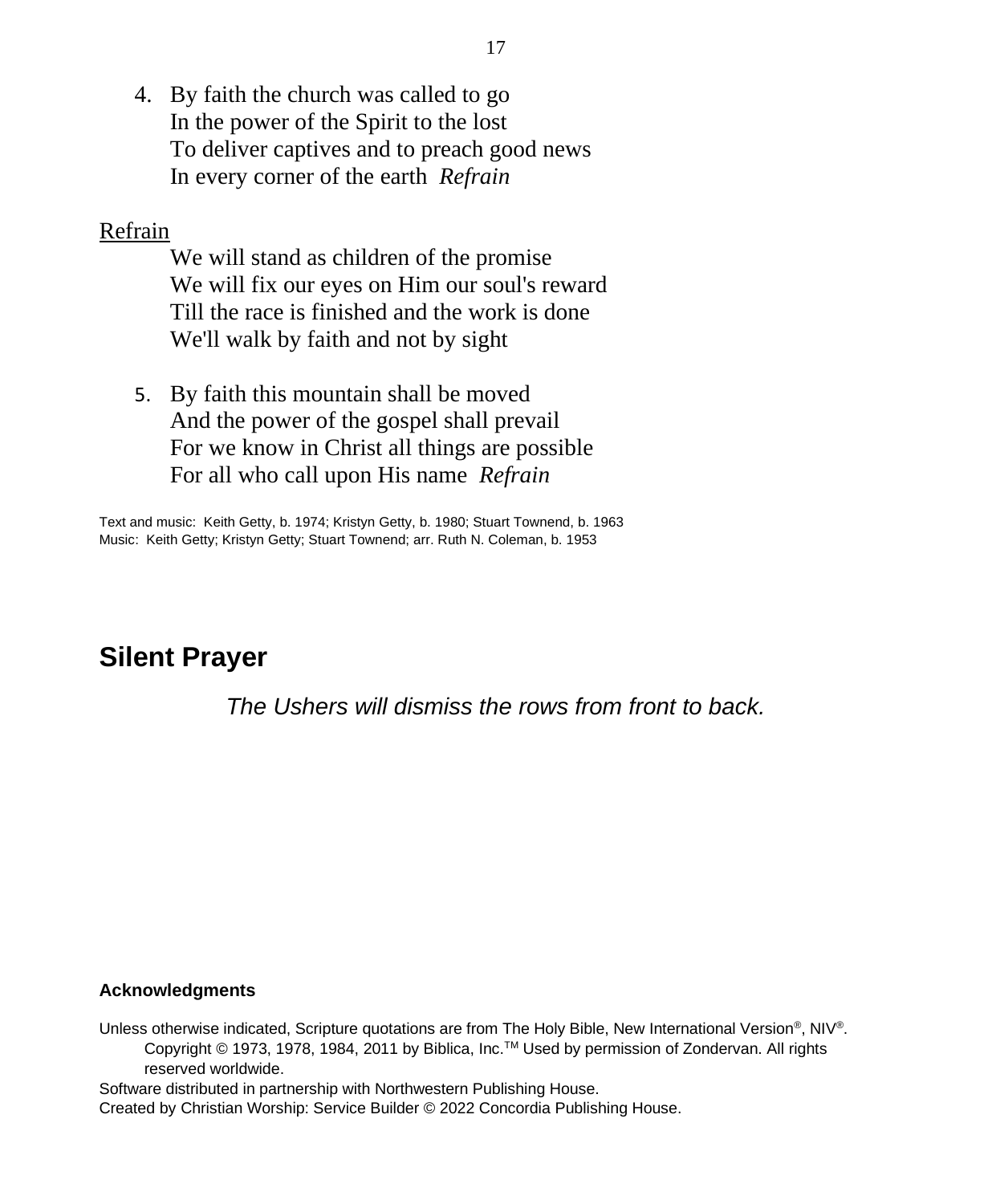| <b>LAST WEEK AT ABIDING LOVE:</b>   |                        |                                                      |                                                 |  |
|-------------------------------------|------------------------|------------------------------------------------------|-------------------------------------------------|--|
| <b>ATTENDANCE</b>                   | <b>Bible Class: 30</b> |                                                      | <b>Sunday School: 20</b>                        |  |
| Sunday:                             |                        |                                                      | 8:00am: 63 10:30am: 77 7:00pm: 11 Total:<br>151 |  |
| THIS WEEK AT ABIDING LOVE:          |                        |                                                      |                                                 |  |
| <b>USHERS:</b>                      | 8:00am                 | Dan Rys; Ed Hayes; Debbie Messner                    |                                                 |  |
|                                     |                        | 10:30am Keith Eldred; Lisa Van Tasell; Paul Baptista |                                                 |  |
| <b>ACCOMPANIST:</b>                 | <b>Josh Gensmer</b>    |                                                      |                                                 |  |
| <b>POWER POINT:</b>                 | 8:00am                 | Jay & Stacey Devlin                                  | <b>Next: Pete Larson</b>                        |  |
|                                     | 10:30am                | The Beichlers                                        | Next:                                           |  |
| <b>LIVESTREAM:</b>                  |                        | 10:30am Aaron Rys                                    | <b>Next: Aaron Rys</b>                          |  |
| <b>FELLOWSHIP:</b>                  | 8:30am                 |                                                      | 10:30am Britta Wilsch<br>Melissa Koltz          |  |
| <b>NURSERY:</b>                     | 8:00am                 |                                                      | 10:30am Bonnie Landis                           |  |
| <b>ALTAR GUILD:</b><br>(5/8 & 5/22) | 8:00am                 | Anna Ruege                                           | 10:30am Nicky Shelton                           |  |

# **THIS WEEK'S CALENDAR OF EVENTS**

| <b>Mon., May 16</b>    |                    | 7:00pm Evening Worship                                                                  |
|------------------------|--------------------|-----------------------------------------------------------------------------------------|
| Tues., May 17          | 8:00am             | Men's Fellowship Breakfast at Gregory's Fusion<br>Restaurant (1242 SW Pine Island Road) |
|                        | 5:30 <sub>pm</sub> | <b>Church Council Meeting</b>                                                           |
|                        | 6:30pm             | Women's Evening Bible Study at the home of<br>Paula Bruns-Book of Romans                |
| Wed., May 11<br>8:30am |                    | <b>Preschool Chapel</b>                                                                 |
|                        |                    | 10:45am Women's Bible Study                                                             |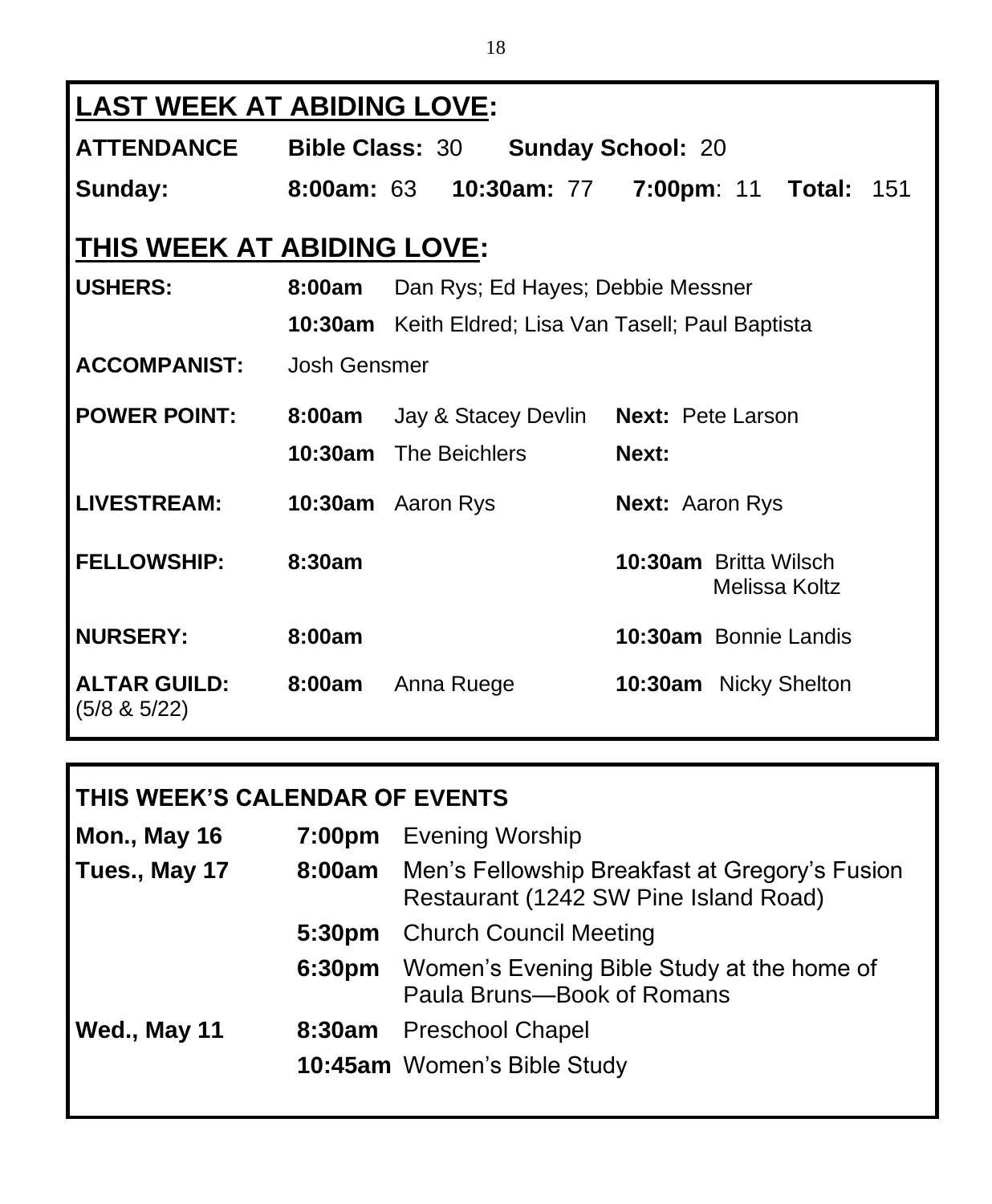## **SUNDAY SCHOOL**

There will be no children's Sunday School on May 22<sup>nd</sup> or May 29<sup>th</sup>. Children's Sunday School classes will resume on June 5<sup>th</sup>.

#### **CAMP SOUTH and YOUTH RALLY REGISTRATION DEADLINES**

Youth in grades 4 thru 9 (as of Fall 2022) are invited to attend **Camp South** in Covington, GA (July 25-29). Registration deadline is May 15th.

High School youth are invited to attend the **WELS International Youth Rally** (June 28- July 1) in Knoxville, TN. Registration deadline is May 31<sup>st</sup>.

See Staff Minister Ben Mahnke if you are interested in attending.

# **ONLINE BIBLE STUDY—LIVE!**

## **Resumes Thursday, June 2nd at 4:00pm**

## **"THE BOOK OF GENESIS: UNDERSTANDING OUR ROOTS"**

Our Thursday livestream study has been very popular for members, winter friends, and guests alike. We are in the process of upgrading the equipment for this class. Plans are to re-launch the class on Thursday, June 2nd, 4pm. We will pick up where we left off and finish the Book of Genesis over the summer months.

In the meantime, please use some of our archived Bible study resources on our facebook/youtube pages or on our website. Past series include: 1) A Verse by Verse Walk through Revelation 2) The Lutheran Catechism -- an explanation of the 10 Commandments, Apostles' Creed, Sacraments, and the Lord's Prayer.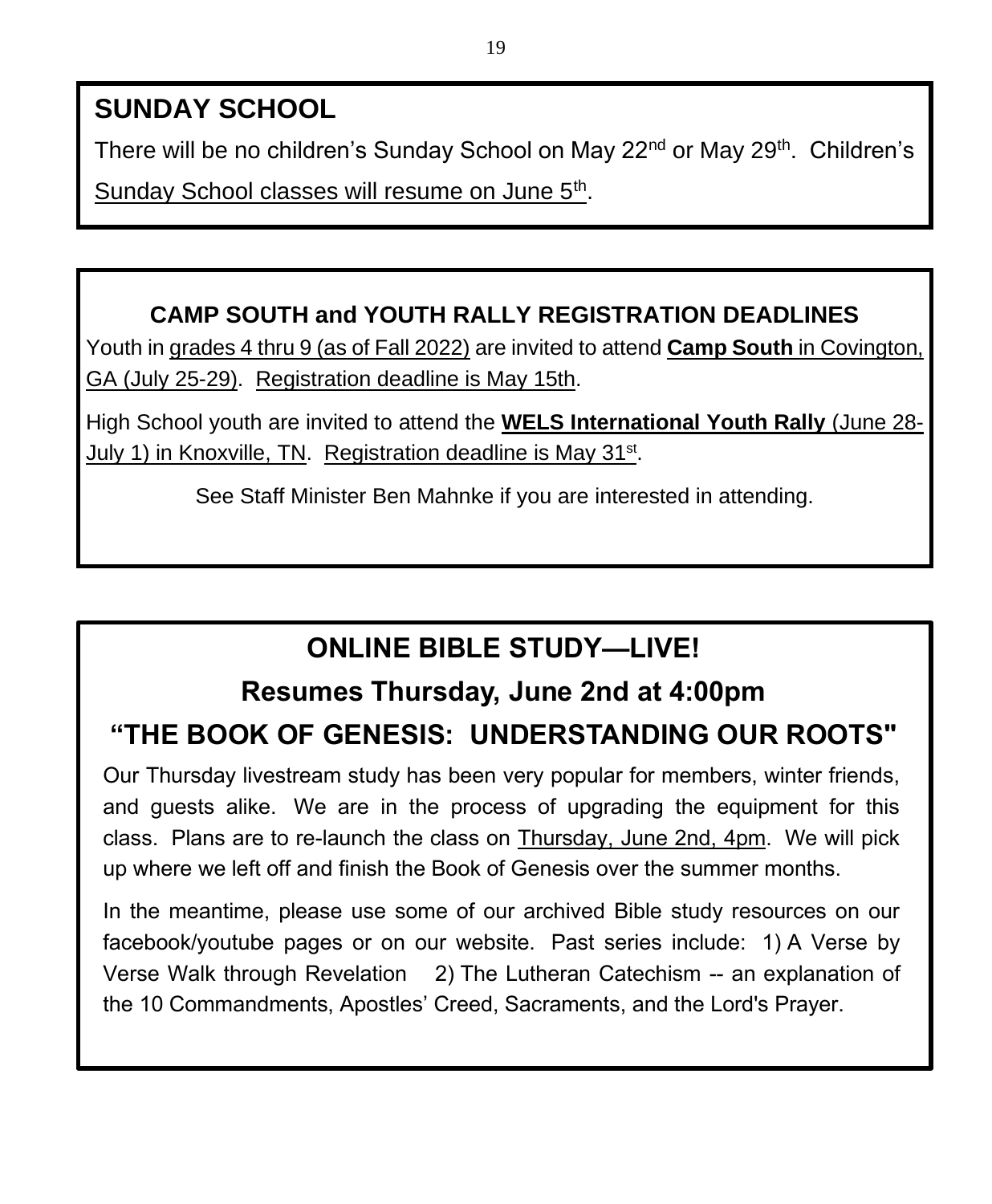



# **The Body of Christ -- Serving One Another**

Overview: Abiding Love Lutheran Church exists to reach out with the true gospel of Jesus Christ (outreach), while living and growing ourselves in God's Word (inreach).

Unfortunately, sometimes a church or its members get away from its mission or forget why it does what it does.

These three weeks we will introduce you to ways members can serve one another, explore future opportunities in a growing church, all the while remembering what compels us to service as the body of Christ.

**May 15 – Caring for the Sick, Elderly, and Grieving**

**May 22 – Caring for Our Little Ones (Part 1)**

**May 29 – Caring for Our Little Ones (Part 2)**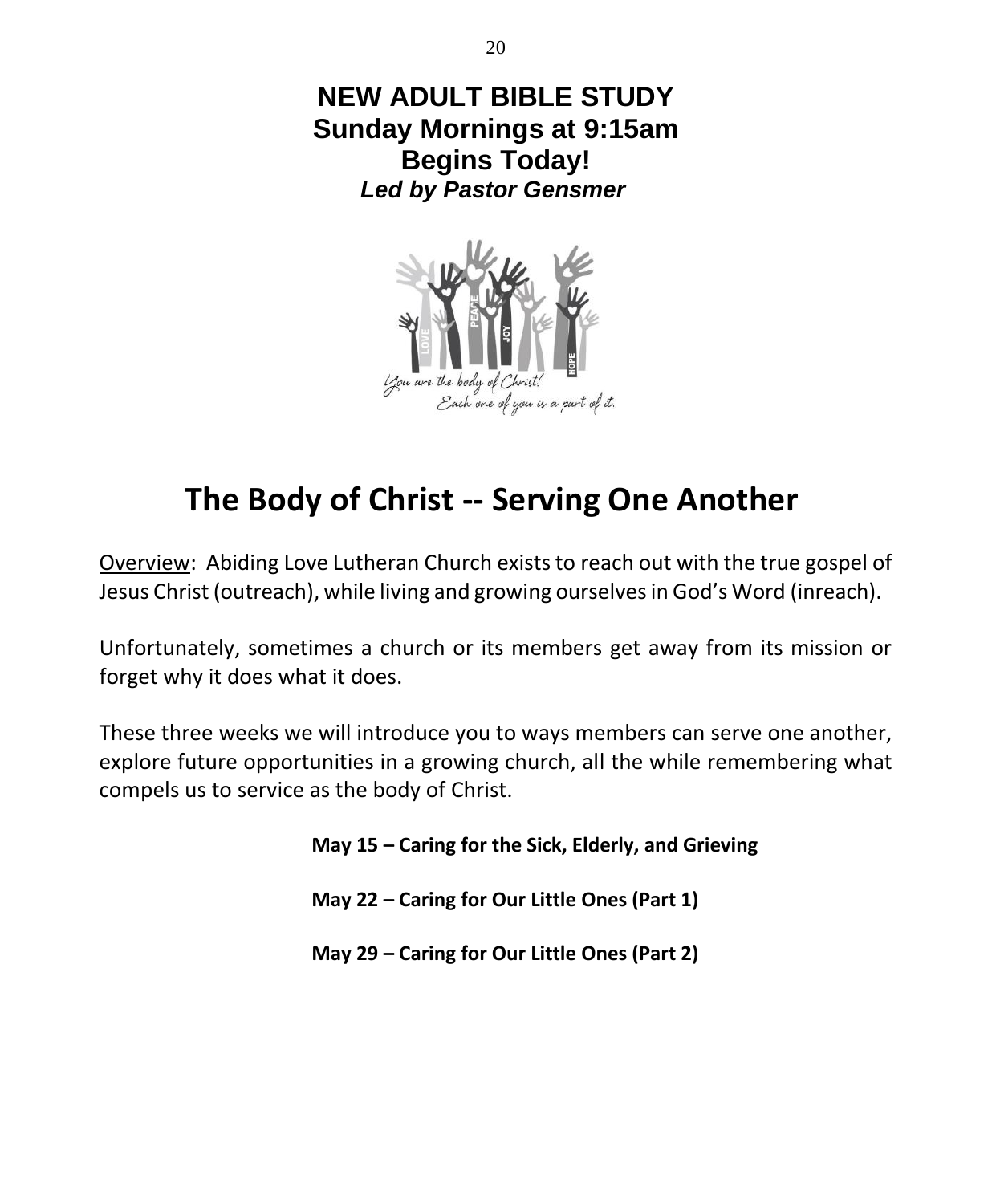#### **UPCOMING ADULT BIBLE STUDY June 5th – 19th** *Led by Pastor Gensmer*

**Marriage and Gender: God's Plan, Our Witness**



Overview: Our Creator designed marriage as a blessing for a man and a woman. We live in a society that instead often looks upon marriage as a human construct to be shaped and fashioned according to our own desires.

The result is a need for God's Church to carry out its role in giving clear witness to truth in a way that glorifies God's name among us, to the world, and for generations to come.

Before considering how we can best give this clear witness, we begin by returning to the truth of Scripture to understand what God does and does not say regarding marriage and genders.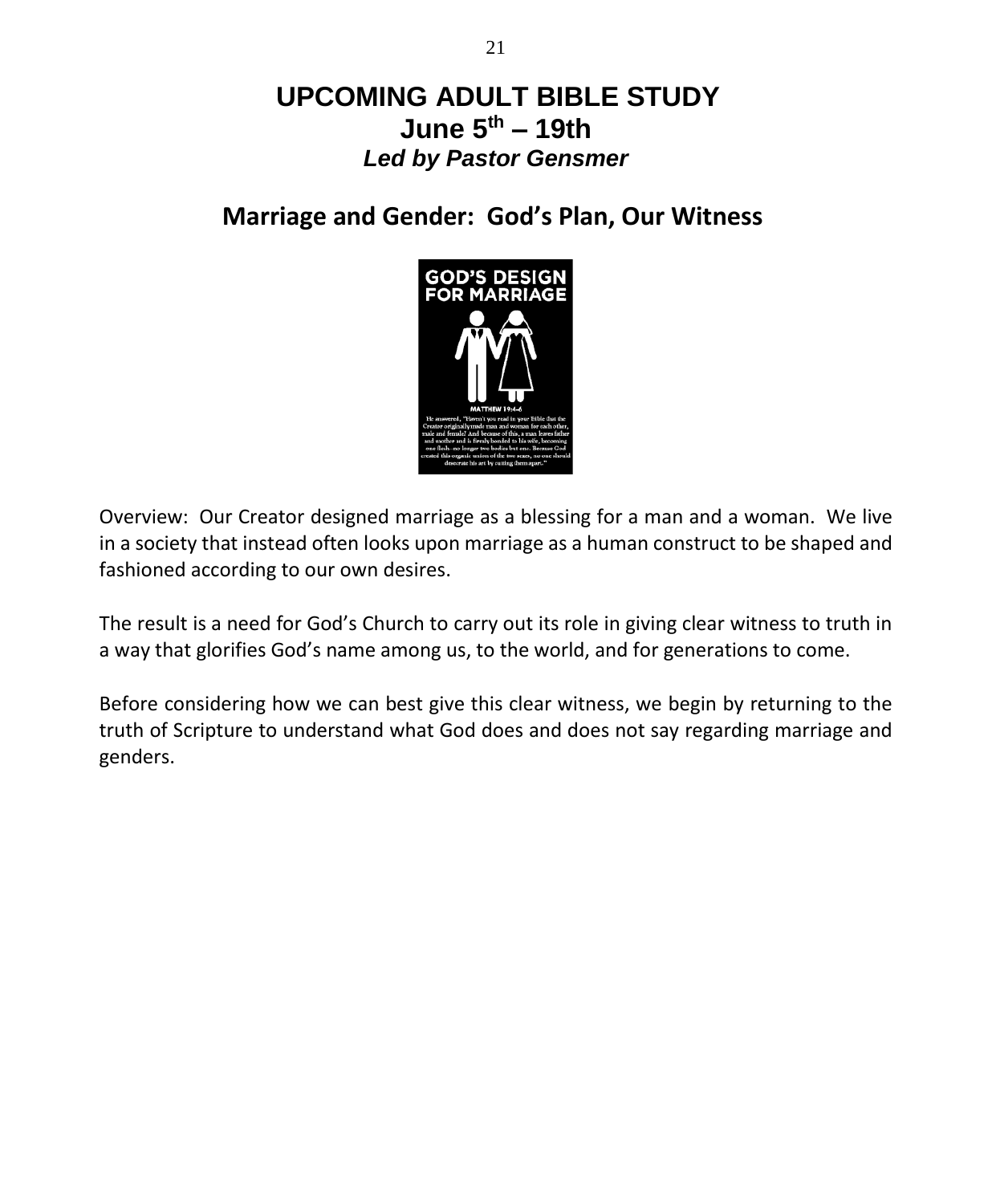## **JOIN OUR MONDAY WORSHIP**

You may have not been aware or it may have slipped your mind, but we have a Monday evening worship service.

Our Monday service is held at 7pm. It is a shorter, simpler version of Sunday morning. The service is typically 40-45 minutes. Monday worship can be a great option for:

- -- those busy with work or activities on Sunday morning
- -- those who prefer smaller groups
- -- those with young children
- -- those who don't like getting up in the morning

We want to continue to offer Monday worship year-round, rather than just winter months. This is contingent on seeing that our members (and visitors) want to use it.

So, if you can't make a Sunday, come and try one of our Monday services coming up at 7pm.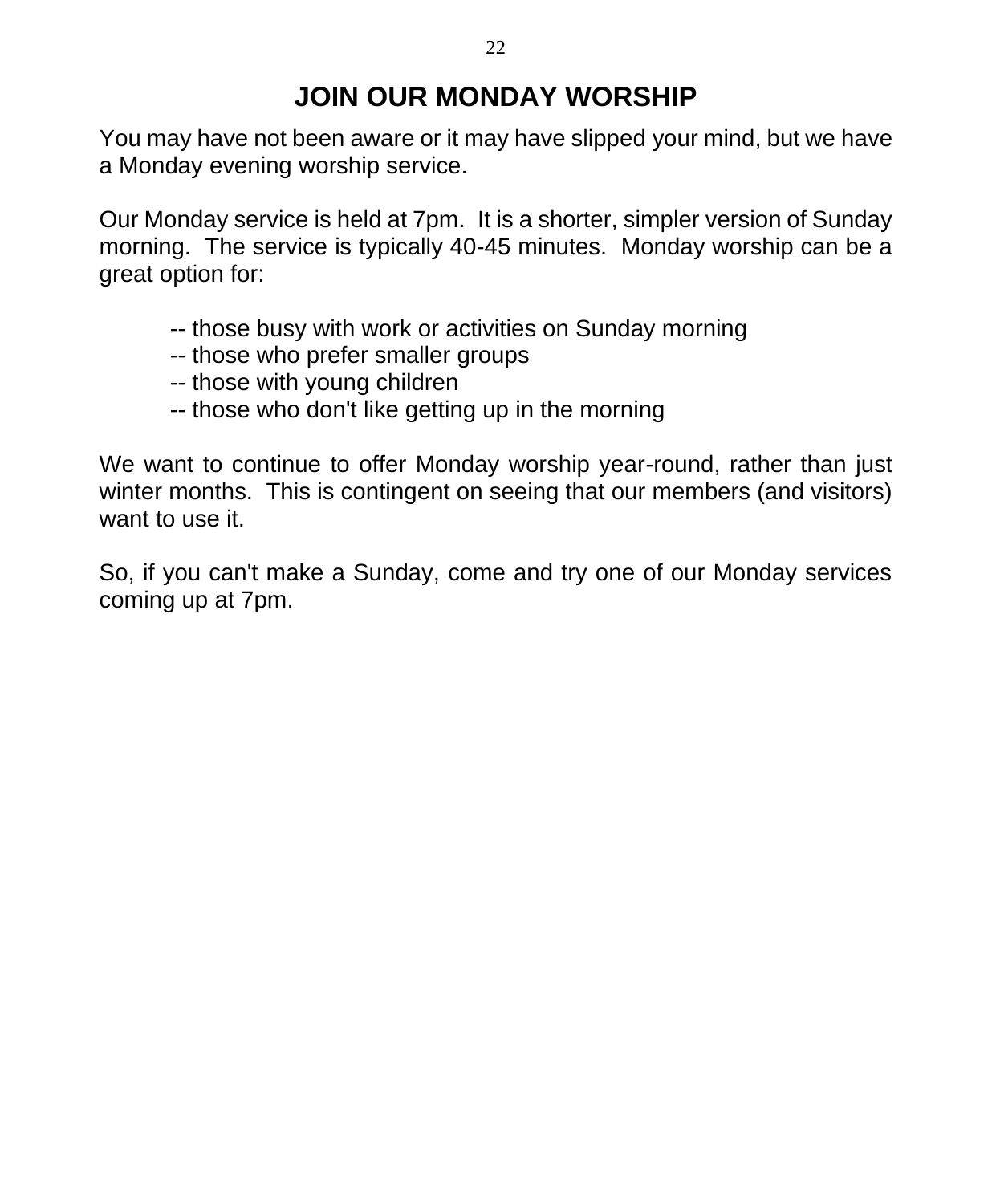Paula Bruns hosts an evening Bible Study at her home every Tuesday evening at 6:30pm. The group has just begun studying the Book of Romans. Please join us at 5695 Bolla Court in Fort Myers if you are interested. If you would like to know more about the group, please contact Paula at 239-634-1008.

#### **MEN'S BREAKFAST & BIBLE STUDY – Tuesdays at 8:00am**

The Men's Breakfast Group will be meeting at **Gregory's Fusion Restaurant**, located at 1242 SW Pine Island Road at 8:00am this Tuesday morning.

#### **WOMEN'S MORNING BIBLE STUDY GROUP – Weds. at 10:45am**

The Women's Morning Bible Study Group meets every Wednesday at 10:45am at church. Currently we are studying the book "*Wherever Love May Lead*" by Catherine Duerr. All women are invited to attend.